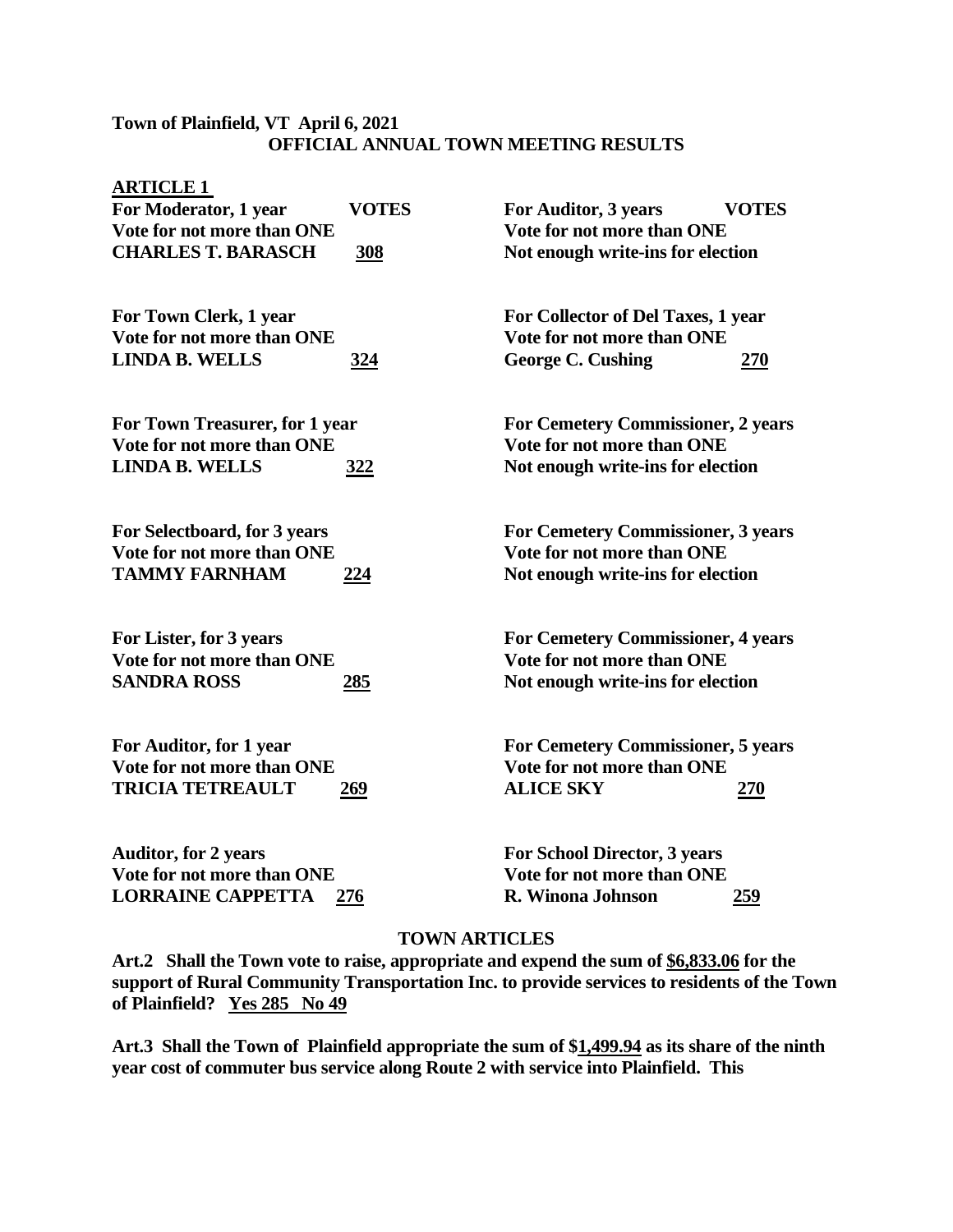**appropriation funds a portion of the total cost of the service which will also be supported by appropriations from other towns, State and Federal funds, and passenger fares? Yes 309 No 24**

**Art.4 Shall the Town voters authorize expenditures for not-for-profit service agencies in the amount of \$14,461 as recommended by the appointed Social Concerns Committee? Yes 270 No 57**

**Art.5 Shall the Town voters authorize an appropriation of \$37,500 to the Cutler Memorial Library to pay for the librarian, a library assistant, and the purchase of materials and services, including those to make the Library accessible to the community?**

 **Yes 300 N0 35**

**Art.6 For future Town Meetings, shall the Town of Plainfield adopt all budget articles by Australian ballot pursuant to 17 V.S.A.2680(c)? No 232 Yes 102**

**Art.7 For future Town Meetings, shall the Town of Plainfield vote on all public questions by Australian ballot pursuant to 17 V.S.A.2680(d)? No 236 Yes 99**

**Art.8 Shall the Town approve \$232,198.00 for the operation of the Water Department for the period of July 1, 2021 to June 30, 2022? Yes 272 No 46**

**Art. 9 Shall the Town approve \$318,323.00 for the operation of the Wastewater Department for the period of July 1, 2021 to June 30, 2022?**

 **Yes 265 No 50**

**Art.10 Shall the Town approve \$1,041,789.00 to operate the Administrative operations, Fire and Rescue Department, and Highway Department of the Town of Plainfield for the period of July 1, 2021 to June 30, 2022?** 

 **Yes 319 No 13**

**Art.11 Shall the Town of Plainfield authorize the Selectboard to apply any surplus from the current fiscal year to reduce taxes in the next fiscal year?**

 **Yes 309 No 17**

**Art.12 Shall the Town vote to accept the provisions of public statutes relating to the collection of taxes by the Town Treasurer, (VSA 32 Section 4791) and vote to collect municipal taxes thirty days from mailing and not prior to August 11, 2021 and collect taxes on November 10, 2021 and February 09, 2022, collecting half of the total school taxes on each of those dates?** 

 **Yes 303 No 12**

**TWINFIELD UNION SCHOOL DISTRICT NO.33, Municipal Corporation consisting of the member towns of Marshfield and Plainfield, VT**